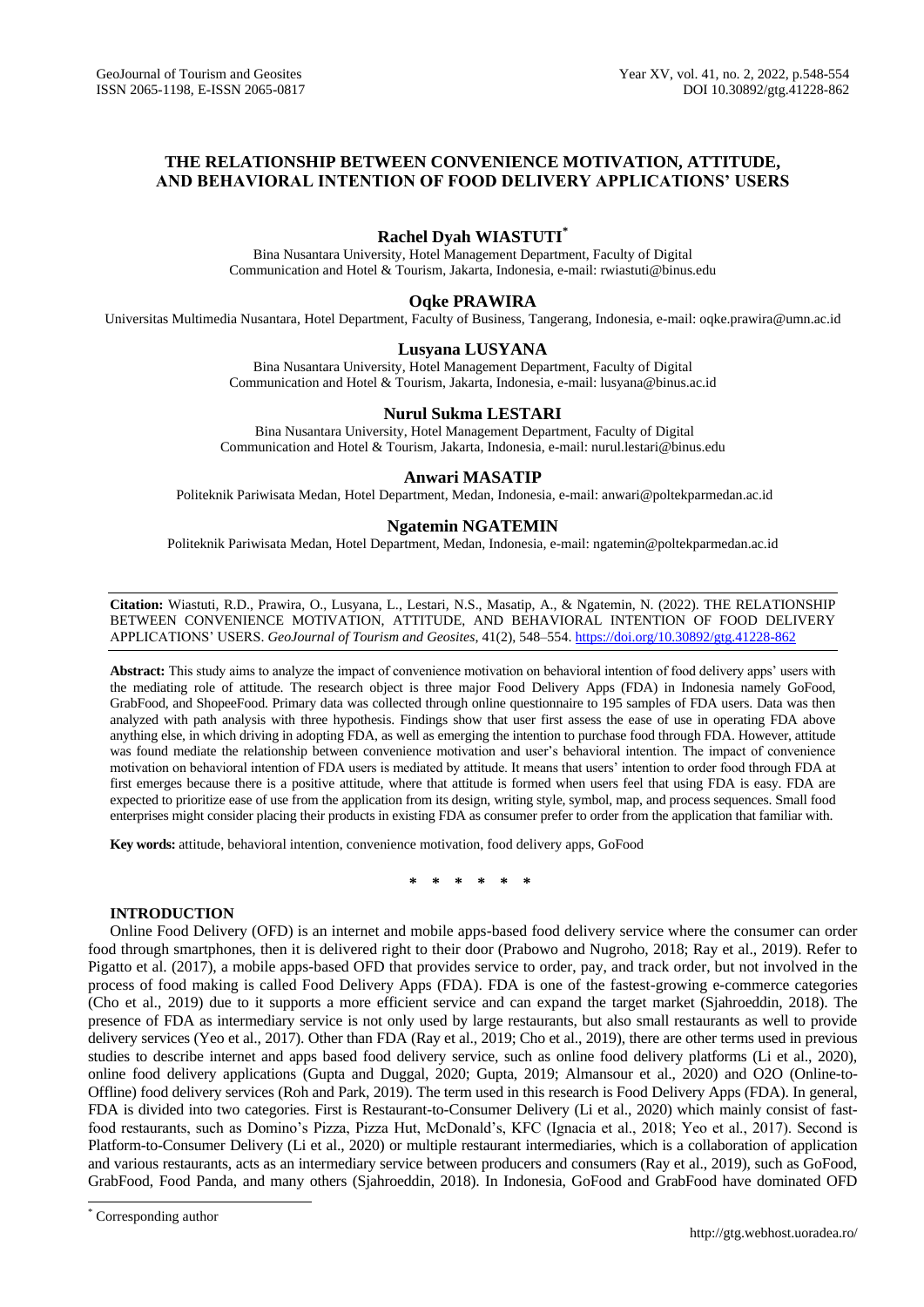service markets (Nurhayati-Wolff, 2021). Recently, a new competitor has shown up from e-commerce company, Shopee, with ShopeeFood as their service (Kencanawardhani, 2021). From 2015 until 2019, Google Trends records that there were 15 times increased in OFD brand search in Indonesia (Putri, 2019). The growing popularity of this service attracts the curiosity and desire to try the food delivery system (Chai and Yat, 2019). According to Nielsen survey in six areas in Indonesia, 41% of respondents have used delivery service in their daily life (Pradiksa, 2019). It is supported by the data from Badan Pusat Statistik that shows there was a decrease in the growth in household consumption of food and beverages from 2017 until 2018 which indicates there is a shift in behavior that previously bought food conventionally to electronic (Alika, 2019). This supports the growth of online-based trading activities (Sjahroeddin, 2018). The rapid growth of mobile apps encourages affiliation with various industrial sectors, including the food and beverage industry (Cho et al., 2019). This affiliate is done not without reason. Globally, consumers spend US\$ 431 billion on food and personal care purchases through e-commerce (We Are Social, 01.27.2021, 233). With mobile apps, consumers can consume food practically, effectively, save time, and can choose various types of food offered through delivery services (Li et al., 2020; Verma, 2020). This shift in consumer behavior is seen as a business potential in relation to the use of mobile devices for daily routines (Pigatto et al., 2017). Ordering food through applications is gaining popularity among consumers and producers (Almansour et al., 2020).

The rise of the internet, mobile devices, mobile apps, and the emerge of FDA to provide OFD services are the result of technological advances. Technology Acceptance Model (TAM) is a theory used at the technology introduction stage, where it is explained that there are factors that influence a person's attitude and behavioral intention to accept technology, namely perceived ease of use (PEOU) and perceived usefulness (PU) (Yeo et al., 2017; Lee et al., 2017). PEOU, whose term can be replaced with convenience motivation because of the similarity in meaning, is the degree to which users feel it is easy to use technology (Prabowo and Nugroho, 2018) and in relation to FDA, convenience motivation refers to the ease of ordering, choosing food or restaurants, and tracking orders (Troise et al., 2021). Convenience motivation can affect attitude which is the level of someone's evaluation of something (Nguyen et al., 2019) which then becomes the beginning of the emergence of behavioral intention (Gupta and Duggal, 2020). Behavioral intention itself is used to predict whether in the future someone will adopt FDAs to buy food or not, because behavioral intention is related to a person's intention as a consumer (Chai and Yat, 2019). Consumer attitudes are believed to be the main predictor that can encouraged someone to have behavioral intentions towards online shopping (Marza et al., 2019). However, before that, consumers are generally influenced by the factors that make them move to use FDA. Because it is application- based, the convenience motivation factor offered by OFD services to consumers is important, such as the large number of restaurant choices (Ray et al., 2019), ease of finding information and comparing products (Sjahroeddin, 2018), ease of interaction (Pigatto et al., 2017) with efficient UI (User Interface) and UX (User Experience) design (Gupta, 2019). Convenience motivation is a term that substitutes perceived ease of use in the technology acceptance model where both have a similar meaning, which is a degree where users feel the easiness to use a system or technology (Prabowo and Nugroho, 2018). Convenience is stated as the main motivation in adopting technology because consumers must first be convinced by its value before being willing to use the technology (Chai and Yat, 2019). In OFD service context, convenience is defined as perceived time, value, and effort needed to use OFD service system (Chai and Yat, 2019). One of the reasons for food businesses' growth in Indonesia is because the easiness offered through technology advances, which is through OFD service (Ryza, 2019). Based on previous research, the reasons why consumers choose this service are the ease to operate the application and understandable features (Iisnawati et al., 2019). It is also shown in the previous research conducted on online transportation users, where users feel at ease and have adequate knowledge about the application so that they developed a sense of competence (Septiani et al., 2017). Previous OFD research Klang Valley, Malaysia, convenience motivation has a positive impact on attitude because consumers are attracted to use technology that provides ease (Yeo et al., 2017). In contrast with the research of Prabowo and Nugroho (2018) on GoFood users in 10 cities across Indonesia, convenience motivation has no positive impact on attitude where it was predicted that users do not consider or have not felt the ease, but users consider other factors so that they still use GoFood. Research conducted on OFD service where the respondents almost entirely are Sumateranese shows that there is a positive impact between convenience motivation and attitude which is supported by t-statistic value 6.078 (Novita and Husna, 2020). While in research on the GoFood system, convenience motivation has no positive impact on attitude where the main constraint faced when shopping online is difficulty in the process of product searching (Nastiti and Rachmawati, 2019). Attitude is defined as favorable or unfavorable evaluation that reflects a person's responses regarding certain activities (Hwang et al., 2019). In terms of technology, attitude is a person's preference when using technology or a device (Yeo et al., 2017). In terms of online shopping, attitude is a person's response toward purchasing transaction activity (Wahyudin et al., 2020). In the context of tourism such as online travel agent for example for the purpose of online booking, business traveler feels that they encountered many problem in the way the use technology, ranging from payment problem to trust issues (Datta, 2020; Datta, 2021). Consumers' attitude is important because it can highly affect their intention to choose, use, recommend, and endorse a product or service to other people (Gupta and Duggal, 2020). Refer to the technology acceptance model, convenience motivation and post-usage usefulness (Yeo et al., 2017) become the driving factors for the emergence of a positive attitude when using technology in online shopping (Nguyen et al., 2019). Based on a survey done by Nielsen Singapore Report, there are 10 reasons for purchasing food online, such as save time and energy to queue, save time and energy to buy food, promotion, convenient payment, discount, various options provided, best seller, save fare, far location, and convenience to order food anytime (Jayani, 2019). These show that attitude toward OFD is affected by convenience and benefits received by consumers (Jayani, 2019).

Research conducted on OFD in Malaysia shows a t-statistic of 4.035 so it can be said that attitude has a positive impact on behavioral intention (Yeo et al., 2017). This result is aligned with research conducted in Indonesia which states that an increase in attitude can be followed by intention to use OFD service so that behavioral intention can be predicted through attitude because there is a positive impact (Prabowo and Nugroho, 2018). Moreover, previous research says that users'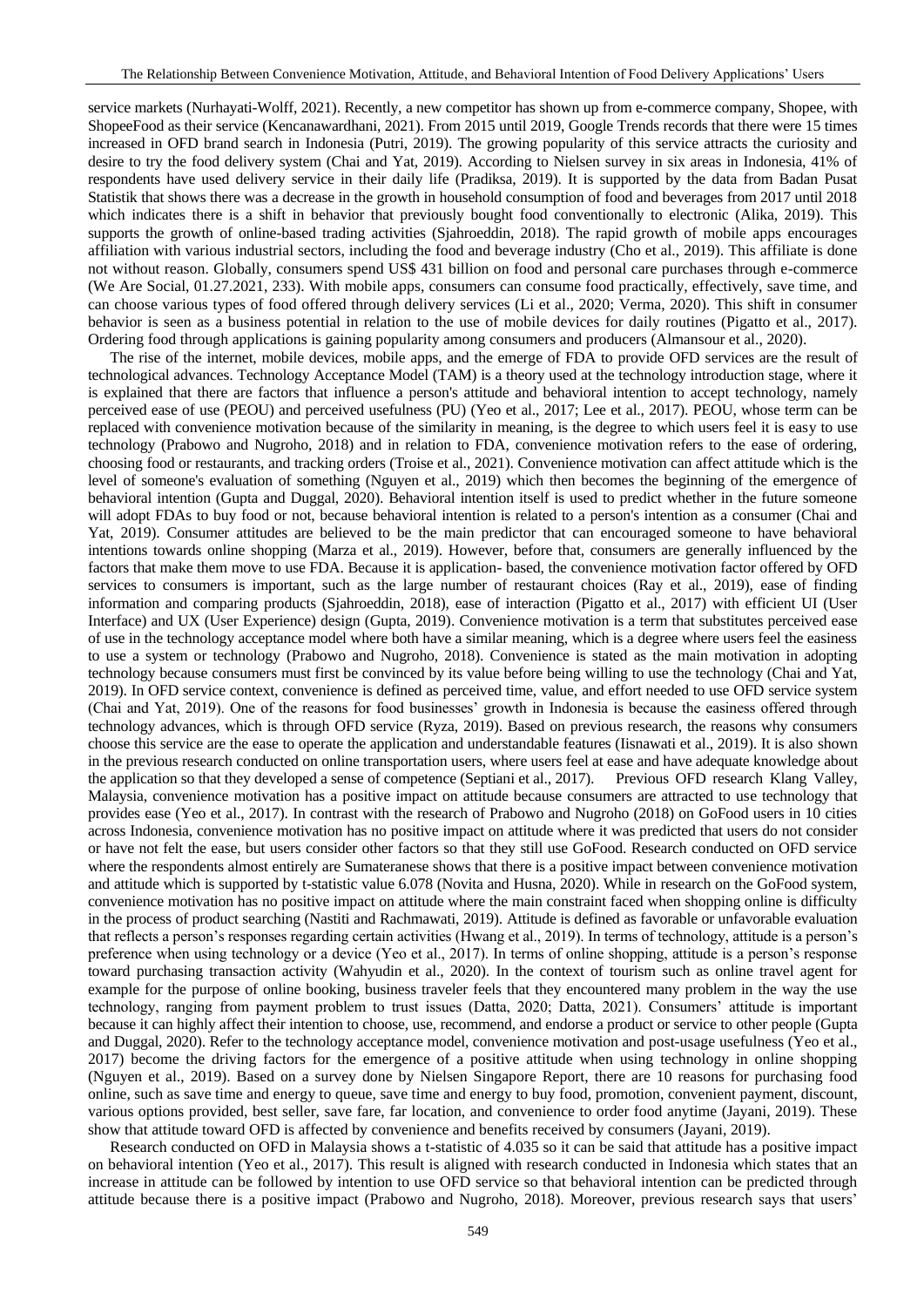attitude can be affected by factors that lead to behavioral intention to use OFD services, such as time-saving orientation and prior online purchase experience (Novita and Husna, 2020). This is also supported by the result of research conducted on GoFood in Indonesia with a t-statistic of 4.783 which proves that there is a positive impact between attitude and behavioral intention (Nastiti and Rachmawati, 2019). In the research conducted in Italy, it is said that attitude has a positive impact on behavioral intention even though the most dominant predictors are subjective norms and perceived behavioral control (Troise et al., 2021). Behavioral intention is a tendency to respond to something favorably or unfavorably (Gupta and Duggal, 2020). In other words, behavioral intention is consumer intention to do something in the future (Wahyudin et al., 2020). Similar to the previous definition, behavioral intention is defined as consumer behavior that has an intention to use a service continuously (Purwianti and Tio, 2017). In OFD service context, behavioral intention is a person's intention to use OFD service (Novita and Husna, 2020). Prior research show that convenience motivation has a positive impact on behavioral intention (Yeo et al., 2017; Prabowo and Nugroho, 2018). Further, based on the research that focus on pandemic COVID-19, convenience motivation has positive impact toward behavioral intention which supported by respondents' demographics where 52% aged 17 to 21 years old and close to technology, also 50% are female so they prefer convenience when using OFD service (Novita et al., 2020). In line with that, research conducted on current and potential users of OFD service in Malaysia showed that convenience is one of the factors that drives someone to adopt the service continuously when the level of ease meets their expectation (Chai and Yat, 2019). The main objective of this research is to analyze the impact of convenience motivation on behavioral intention of food delivery apps' users with the mediating role of attitude. There are six research questions, which are (1) to what extent the convenience motivation of FDA user?, (2) to what extent the attitude of FDA user?, (3) to what extent the behavioral intention of FDA user?, (4) does convenience motivation positively impact attitude of FDA user?, (5) does attitude positively impact behavioral intention of FDA user?, and (6) does convenience motivation, mediated by attitude, positively impact behavioral intention of FDA user?

#### **MATERIALS AND METHODS**

There are three variables in this research. First, convention motivation as independent variables, measured by four indicators adopted from Yeo et al. (2017). Second, attitude as mediating variables, measured by seven indicators adopted from Cho et al. (2019) and Yeo et al. (2017). Third, behavioral intention as dependent variables, measured by seven indicators adopted from Nguyen et al. (2019) and Oliveira et al. (2016). All indicators are measured with five point Likert scale with five being strongly agree, four being agree, three being neutral, two being disagree, and one being strongly disagree (Purwanto, 2018). Primary data was collected through survey with questionnaire. Due to COVID-19 restriction, questionnaire was distributed online in June to July 2021 using google document with open access link through various social media platform. As a result, 203 questionnaire was obtained, in which eight did not meet the minimum filling time criteria and therefore left 195 questionnaires to be further analyzed. Sample criteria are Indonesian citizen, acknowledge and had experience order food from minimum one of the existing Food Delivery Apps (FDA) in mobile phone device such as GoFood, GrabFood, or ShopeeFood. There are two parts in the questionnaire with the first part demand respondent demographic profile (gender, age, education, domicile, occupation) and FDA profile (interval use, the most ordered cuisine, driving factors). While second part demand for indicators for tree variables, in sum of 18 research questions.

Pilot study was conducted with 30 samples to test the validity and reliability for all research instruments (Ismail et al., 2018). As a result, Cronbach's Alpha value are higher than 0.6 with  $r_{\text{count}}$  higher than  $r_{\text{table}}$ . Thus, all research instrument is valid (Riyani et al., 2017) and reliable (Taherdoost, 2016), and therefore further continue with all samples. To answer research question one and two, data was analyzed with statistic descriptive with mean value (Kurniawan, 2018). Moreover, to answer research questions three, data was analyzed using path analysis (Wulandari and Adnyani, 2016), including analyzing the total effect, indirect effect, and direct effect between variables (Datsgeer et al., 2020; Cepeda et al., 2017). Figure 1 show research framework with three hypothesis as that are tested using t-test (Santoso, 2018).

**H1:** Convenience motivation has a positive impact on attitude

**H2:** Attitude has a positive impact on behavioral intention

**H3:** Convenience motivation through attitude as mediation has a positive impact on behavioral intention

#### **RESULTS AND DISCUSSION** Figure 1. Research Framework

#### **Demographic Profile**



The majority respondents of this research are 66.7% female, 49.7% within 19 to 22 years old, 67.7% as college student, and 64.6% domicile in Bekasi area (Greater Jakarta). Further, Figure 2 shows data about Food Delivery Apps (FDA) use frequency to order food. Refer to Figure 2, most respondent frequently use FDA to order for food once to two times a week (32.8%) and once to three times a month (32.3%), followed by three to four times a week (27.2%), and on everyday basis (7.7%). In addition, Figure 3 define the main driving factor on why respondent order food through FDA. The three main determinant factor are interesting promotional program offered by FDA (15.8%) such as discount, cashback, coupon, referral program, e- wallet promo, followed by the ease of use in operating the application (15.2%) and the ease of process in ordering food (13.5%). However, some respondent were also determined by other factors, for example easy to track the ordered food (9.9%), availability of various food or cuisine choices (9.5%), availability of diverse restaurant (9.5%), availability of product information (9.2%), affordable delivery fee (8.2%), driver's attitude and behavior (4.7%), and accurate order (4.5%). Further, Figure 4 elaborate the type of food that respondent chooses the most when they order food through FDA. Surprisingly, fast food was chosen as the most food ordered (45.1%), even higher compared to Indonesian cuisine with only 12.3% ranked the third. The second most ordered is beverages (17.9%) such as coffee, tea, boba drink, and *kopi kekinian*. The rise of beverages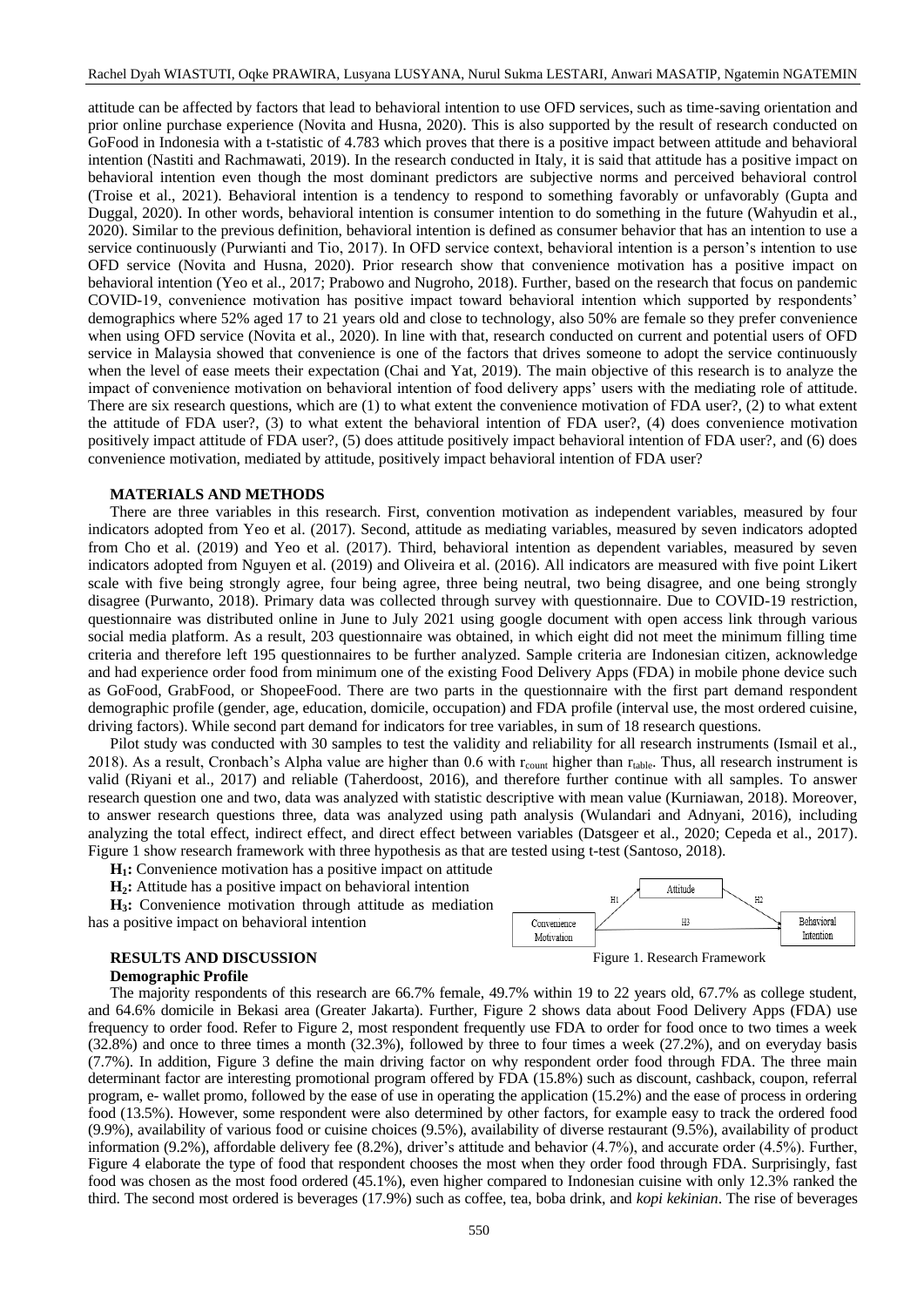in Indonesia and Jakarta particularly boom since 2018. Up to now, there are various local chain beverage store compete one another to win the heart and the mind of beverage lovers. Just to name a few both local and international chain brand such as Kopi Janji Jiwa, Kopi Kenangan, Kopi Kulo, HAUS, Menatea, Kopi Soe, Chatime, KOI, and Starbucks.

resting promotio





## **Descriptive Statistic of Convenience Motivation, Attitude, and Behavioral Intention**

Refer to Table 1, the first research variable of convenience motivation mean value is 4.56, meaning that respondents agree with convenience motivation on Food Delivery Apps (FDA). The standard deviation shows that the distribution of respondents' answers closes to the mean value. FDA indeed save time, save energy, and provide various food options so that respondents can purchase whatever food



Figure 4. Type of Food Ordered through FDA

they want without having to come directly to the restaurant. Furthermore, the features shown in FDA are easy (X1), understandable (X2), operate friendly (X3) even for new users (Respondent C, 2021). Therefore, respondents agree that overall, ordering food through FDA provides ease (X4). The second research variable of attitude mean value is 4.23, meaning that respondents agree with attitude on FDA. The standard deviation shows that the distribution of respondents' answers closes to the mean value. It can be indicated that respondent show their attitude towards FDA purchase as wise (M1), good (M2), sensible (M3), rewarding (M4), and useful (M5). In addition, respondent show that they have desire to order food through FDA (M7). The third research variable of behavioral intention mean value is 3.71, meaning that respondents show neutral on behavioral intention on FDA. The standard deviation shows that the distribution of respondents' answer is further from the mean. It can be indicated that respondent plan to use FDA in the future (Y3), intend to purchase food through FDA shortly

|                                                        | Table 1. Descriptive Statistic                                                   |      |      |  |  |  |
|--------------------------------------------------------|----------------------------------------------------------------------------------|------|------|--|--|--|
|                                                        | Indicator                                                                        | Mean | SD.  |  |  |  |
| Convenience Motivation (Adopted from Yeo et al., 2017) |                                                                                  |      |      |  |  |  |
| X1                                                     | Ordering food through food delivery apps is easy                                 | 4.55 | 0.57 |  |  |  |
| X2                                                     | Interaction through food delivery apps is clear and understandable               | 4.55 | 0.58 |  |  |  |
| X3                                                     | Easy to operate features in food delivery apps                                   | 4.54 | 0.59 |  |  |  |
| Χ4                                                     | Overall, ordering food through food delivery apps provides ease                  | 4.59 | 0.55 |  |  |  |
|                                                        | Attitude (Adopted from Cho et al., 2019; Yeo et al., 2017)                       |      |      |  |  |  |
| M1                                                     | Purchasing food through food delivery apps is wise                               | 4.12 | 0.85 |  |  |  |
|                                                        | M2 Purchasing food through food delivery apps is good                            | 4.07 | 0.82 |  |  |  |
|                                                        | M3 Purchasing food through food delivery apps is sensible                        | 4.65 | 0.62 |  |  |  |
|                                                        | M4 Purchasing food through food delivery apps is rewarding                       | 3.91 | 0.92 |  |  |  |
|                                                        | M5 Using food delivery apps is useful                                            | 3.99 | 0.89 |  |  |  |
|                                                        | M6 In favor of using food delivery apps to order food                            | 4.48 | 0.64 |  |  |  |
|                                                        | M7 Desire to purchase food through food delivery apps                            | 4.38 | 0.75 |  |  |  |
|                                                        | Behavioral Intention (Adopted from Nguyen, et al., 2019; Oliveira, et al., 2016) |      |      |  |  |  |
| Y1                                                     | Intend to purchase food through food delivery apps shortly                       | 4.04 | 1.02 |  |  |  |
| Y2                                                     | Predict to purchase food through food delivery apps regularly in the future      | 3.67 | 1.08 |  |  |  |
| Y3                                                     | Intend to recommend food delivery apps to friends                                | 4.01 | 0.96 |  |  |  |
| Y4                                                     | Plan to use food delivery apps in the future                                     | 4.28 | 0.77 |  |  |  |
| Y5                                                     | Will try to use food delivery apps in daily life                                 | 3.76 | 1.05 |  |  |  |
| Y6                                                     | Willing to give financial account data needed to run food delivery apps          | 3.05 | 1.20 |  |  |  |
| Y7                                                     | Willing to give personal information needed to run food delivery apps            | 3.15 | 1.13 |  |  |  |

(Y1), and further intend to recommend FDA to friends (Y1). However, the findings show in contrary where respondents tend to neutral in purchasing food regularly in the future through FDA (Y2), neutral in willingness to try using FDA in daily life (Y5), neutral in willingness to give financial account data (Y5) and personal information (Y6) needed to run FDA.

 $145(15,8\%)$ 

Table 2. Hypothesis Results Note: CM (Convenience Motivation), ATT (Attitude), BI (Behavioral Intention)

| $\overline{\mathbf{r}}$ | Hypothesis                      | β | T-<br>Value Value | $P-$ | Result                     |  |
|-------------------------|---------------------------------|---|-------------------|------|----------------------------|--|
| 3<br>5                  | $H_1: CM \rightarrow ATT$       |   |                   |      | 1.11 8.75 0.00 Accepted    |  |
| 5                       | $H_2$ : ATT<br>$\rightarrow$ BI |   |                   |      | $0.83$ 10.07 0.00 Accepted |  |
| $\overline{\mathbf{3}}$ | $H_3$ : CM<br>$\rightarrow$ BI  |   | $0.09 \ 0.50$     |      | 0.62 Rejected              |  |

### **HYPOTHESIS RESULTS AND DISCUSSION**

Hypotheses was tested using T-test and summarized in Table 2. T-table value in this research is 1.972 with 0.05 as the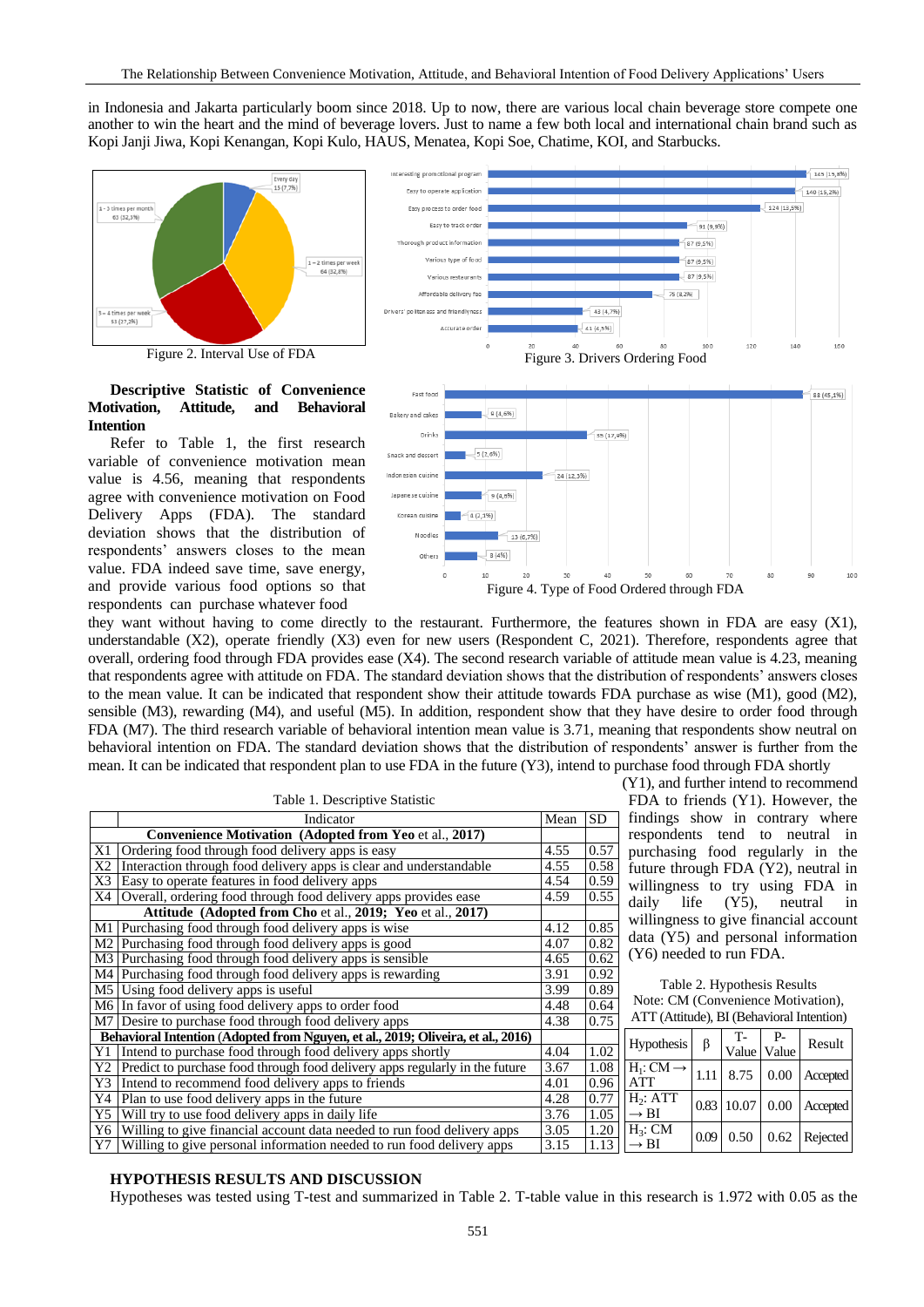level of significance and degree of freedom 193 (n-2). Refer to the fourth research question, convenience motivation has positive impact on attitude  $(H_1)$  is accepted because t-value (8.75) > t-table (1.972) with effect size of 1.11 on path coefficient and p-value  $(0.00)$  < 0.05. This finding is in line with the research conducted by Yeo et al., (2017) and Novita and Husna (2020) which also proved that there is a positive impact between convenience motivation and attitude. Refer to the fifth research question, attitude has positive impact on behavioral intention  $(H_2)$  is accepted because t-value (10.07) > ttable (1.972) with effect size of 0.83 on path coefficient and p-value  $(0.00) < 0.05$ . This finding is in line with the research conducted by Prabowo and Nugroho (2018); Nastiti and Rachmawati (2019); Nguyen et al. (2019); Gupta and Duggal (2020); Troise et al. (2021); and Al-Gharaibeh and Arifin (2021) which also proved that there is a positive impact between attitude and behavioral intention. Refer to the sixth research question, convenience motivation through attitude as mediation has positive impact on behavioral intention  $(H_3)$  is rejected because t-value  $(0.50) <$  t-table  $(1.972)$  with effect size of 0.09 on path coefficient and p-value (0.62) > 0.05. This finding is in line with the research conducted by Yeo et al. (2017) and Novita and Husna (2020) which also proved that attitude mediation role between convenience motivation and behavioral intention.

Figure 5 shows the results of the total effect and indirect effect test. In total effect test (c), a positive effect was found because t-value (5.63) > t-table (1.972) and the significance value (0.00) < 0.05. Therefore, this research can be continued to the next test by adding the intervening variable. Next, the result of the indirect effect test shows that there is a positive effect in (a) and (b), while in contrary no positive effect in (c). Hence, according to Kenny and Baron (1986), it can be concluded that there is a mediation effect. Furthermore, mediation happened in this research is full mediation. This is because there was a positive effect in (c) at first, but when attitude was added to the research model, there is no positive effect found in (c). Full mediation happened in this research showed that the impact of convenience motivation on behavioral intention is fully mediated by attitude. Based on the finding, it can be said that convenience in using FDA has a positive impact on respondents' perception toward time, value, and effort. Respondents' willingness to adopt FDA to their everyday life is developed because of their evaluation of the perceived value, such as practicality, save time and energy, and many other conveniences offered by FDA. Moreover, a clear and understandable interaction through FDA creates a satisfying experience for respondents as users because it makes the process of choosing a restaurant, choosing food, making payment, tracking orders, and evaluating the order easier. Otherwise, users tend to have no interest in adopting FDA if in practice they are faced with several constraints, such as difficulty to operate FDA and complicated systems. Convenience in using FDA can strengthen users' attitude and intention to continue using FDA. It is aligned with the statement of Prabowo and Nugroho (2018) which stated that convenience motivation can be used to figure out someone motivation and attitude toward long- term use. Therefore, convenience motivation becomes an important driving factor that can influence users' attitude toward FDA as mentioned in the Technology Acceptance Model (TAM) so that FDA service providers should pay attention well to this factor. In addition, for FDA users that already had experience in ordering food through FDA because that experience contributes to forming their attitude and decision in the future (Prabowo and Nugroho, 2018). If user or customer are satisfied, then the attitude formed tends to be positive and they are driven to repurchase food through FDA in the future. In contrast, if they experienced bad experiences, it would form a negative attitude and lead to tendency of not using FDA anymore in the near future.



is proved by the findings which shows that users have preferences in using FDA because it is wise, good, sensible, rewarding, and useful so that users are in favor of using FDA and have the desire to purchase food through FDA. Refer to Gupta & Duggal (2020), attitude has an important role because of its impact on someone's tendency to use

Attitude is a degree of evaluation toward certain activities (Hwang et al., 2019). After being influenced by convenience motivation, the degree of evaluation toward FDA use becomes positive. It

and recommend FDA to other people in the future.

*Note: 1) Total Effect; 2) Indirect Effect; β = path coefficient, (t-value), \* p < 0.05*

Figure 5. Total Effect and Indirect Effect of Path Analysis

This research shows that the tendency or behavioral intention is impacted by attitude. Later, users have the desire and plan to try, use, and recommend FDA to purchase food because users have a positive attitude. This findings are supported due to recent condition in COVID-19 pandemic in Indonesia, in which dine- in restriction thus boost the options of ordering food through FDA (Novita et al., 2020). The existence of FDA in Indonesia has also encouraged people to stay at home thus minimize crowd in restaurant premises and support social distancing. User can also request for FDA driver to place the food order outside their home, leaving no single contact persons. This process indeed eliminates direct contact that might be dangerous for COVID-19 contamination. Worry no about the payment as all FDA in Indonesia have e-wallet for the food payment such as GoPay for GoFood, OVO for GrabFood, and ShopeePay for ShopeeFood. Based on Momentum Works report entitled "Food Delivery Platforms in Southeast Asia", Online Food Delivery (OFD) service in Indonesia in 2020 had gross merchandise value (GMV) of US\$ 3.7 million (Jatmiko, 2021). Furthermore, OFD service in Indonesia is predicted to increase 11.5% each year starting from 2020 until 2024 (Aprilianti and Amanta, 2020). OFD also becomes the biggest income contributor from overall sales through e-commerce in 2018 (Statistics Indonesia, 12.18.2019, 14). Therefore, OFD service provided through FDA deemed to have a good prospect in midst of the large Indonesian market (Eka, 2021).

### **CONCLUSION**

There are six conclusions obtained from six research questions. The first conclusion shows that promotional program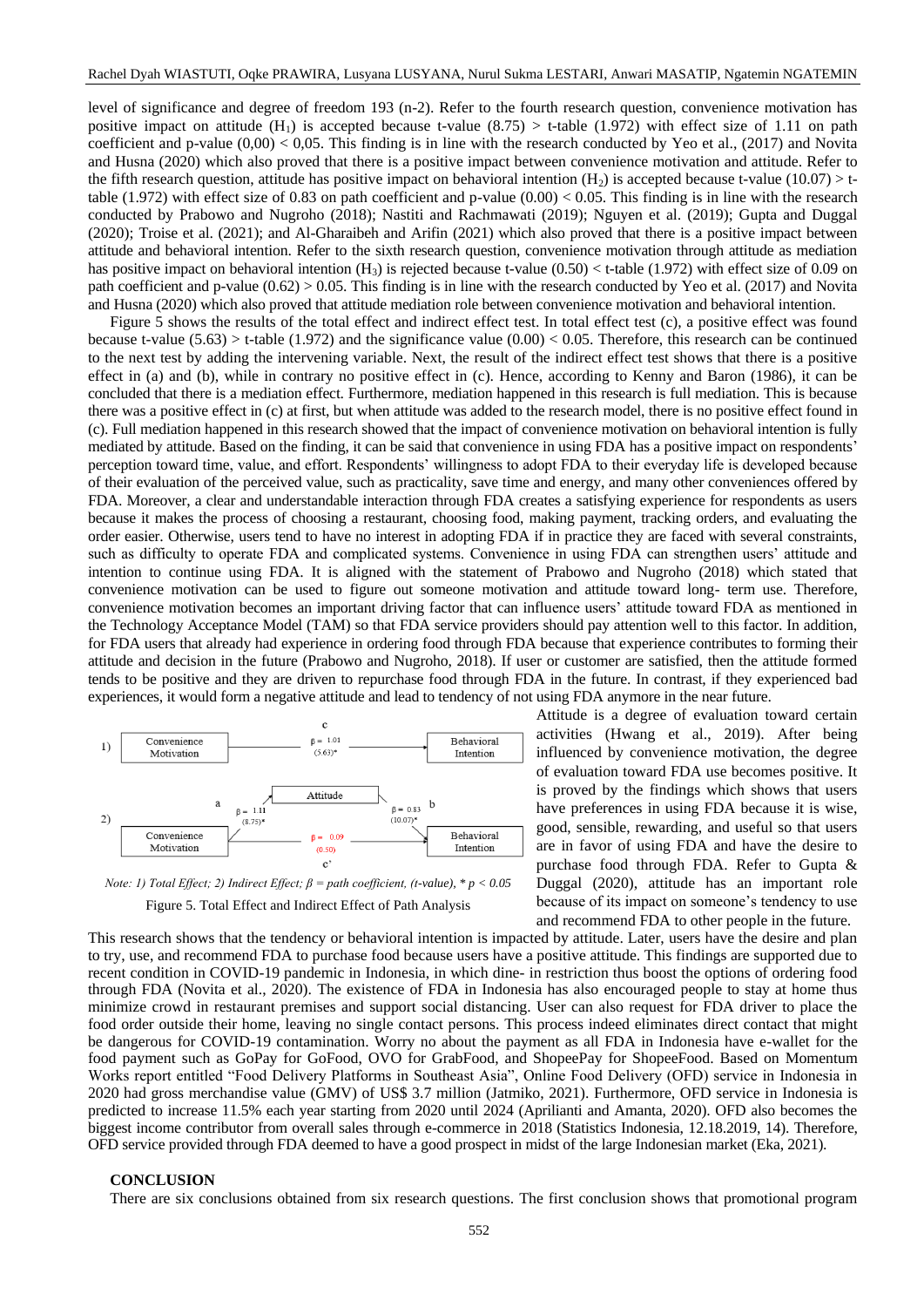and ease of use become the main driving factor in adopting Food Delivery Apps (FDA) such as GoFood, GrabFood, and ShopeeFood in everyday life to order food. The convenience of using FDA is one of the factor that motivate customer to order food through online platform. This is supported by the fact that FDA is Indonesia have higher download rate in Play Store and Apple Store compared to other restaurant official mobile apps. Not to mention regular promotion program provide by FDA in a form of cashback, voucher, referral, and discount that attract customer to keep on ordering more and more. The second conclusion shows that respondents have a positive attitude toward the use of FDA due to its sensibility and practical. They show that that have desire and in a favor of using FDA to order for food. The third conclusion shows that intention and plan to order food through FDA is neutral. In other words, the intention and plan are not always there. The fourth conclusion shows that convenience motivation has a positive impact on attitude of FDA users which indicates that users' positive attitude toward FDA is influenced by easiness to use FDA.

On the contrary, low convenience motivation will lead to lower attitude towards FDA. The fifth conclusion shows that attitude has a positive impact on behavioral intention of FDA users which indicates that users' intention to order food through FDA is influenced by their positive attitude and evaluation. The sixth conclusion shows that the impact of convenience motivation on behavioral intention of FDA users is mediated by attitude. It means that users' intention to order food through FDA at first emerges because there is a positive attitude, where that attitude is formed when users feel that using FDA is easy. From this conclusions, several suggestions arise for both FDA management and food enterprises. FDA are expected to prioritize ease of use from the application design, writing style, symbol, map, and process sequences as it will enhance attitude towards the use of FDA in a long term. In addition, FDA should also maintain its diverse promotion program to attract new and repeater customer. The more FDA provide diverse food variety and menu from different type of cuisine, the more choices users has, that eventually led to broaden user ma rket. Meanwhile, for existing and newcomer's small food enterprises might consider placing their products in existing FDA based on practical use consideration. Moreover, consumer prefer to order from the application that they are familiar with rather than through direct company mobile application that they are not familiar with. In Indonesia, GoFood from GoJek and GrabFood from Grab are two major FDA used by many throughout various region.

#### **REFERENCES**

- Al-Gharaibeh, O.B., & Arifin, A.Z. (2021). The Influence of Brand Attitude on Behavioral Intention in the Context of National Carrier's Service Failure. *GeoJournal of Tourism and Geosites*, 1(24), 193- 196. https://doi.org/10.30892/gtg.34125-636
- Alika, R. (2019). *Layanan Pesan Antar Go-Food dan GrabFood Ubah Perilaku Konsumen. [Food Order Application of GoFood and GrabFood changes the way customer behave].* Katadata. https://katadata.co.id/pingitaria/digital/5e9a555012c38/layanan-pesanantar-go-food-dan-grabfood-ubah-perilaku-konsumen
- Almansour, F., Allafi, A., Zafar, T., & Al-Haifi, A. (2020). Consumer prevalence, attitude and dietary behavior of online food delivery applications users in Kuwait. *Acta Biomedica, 91*(4). https://doi.org*/*10.23750/abm.v91i4.8543
- Aprilianti, I., & Amanta, F. (2020). *Promoting Food Safety in Indonesia's Online Food Delivery Services.* Jakarta: Center of Indonesian Policy Studies. https://www.cips-indonesia.org/food-safety-online-food-delivery
- Cepeda, G., Nitzl, C., & Roldán, J. (2017). Mediation Analyses in Partial Least Squares Structural Equation Modeling, Helping Researchers Discuss More Sophisticated Models: An Abstract. In P. Rossi, *Marketing at the Confluence between Entertainment and Analytics.* Springer International Publishing. https://doi.org*/*10.1007/978-3-319-47331-4\_130
- Chai, L., & Yat, D. (2019). Online Food Delivery Services: Making Food Delivery the New Normal. *Journal of Marketing Advances and Practices, 1*(1), 62-77. http://jmaap.org/wp-content/uploads/2019/01/5-Online-Food-Delivery-Services-Making-Food-Delivery-the-New-Normal-201911.pdf
- Cho, M., Bonn, M., & Li, J. (2019). Differences in Perceptions About Food Delivery Apps Between Single-Person and Multi-Person Households. *International Journal of Hospitality Management, 77*, 108-116. [https://doi.org/1](https://doi.org/)0.1016/j.ijhm.2018.06.019
- Datta, B. (2020). Perception of Business Travellers Towards Technology Adoption: An Empirical Study of Online Travel Portals. *GeoJournal of Tourism and Geosites, 1*(28), 303- 312[. https://doi.org/1](https://doi.org/)0.30892/gtg. 28124-471
- Datta, B. (2021). What Influences Business Travelers Behavioral Intentions Of Travel Booking: A Study Of The Bottlenecks Of Online Travel Portals. *GeoJournal of Tourism and Geosites, 3*(37), 929- 933. https://doi.org*/*10.30892/gtg.37326-728
- Datsgeer, G., Rehman, A., & Asghar, M. (2020). Selection and use of mediation testing methods; application in management sciences. *Business and Economic Review, 12*(3), 1-48. https://doi.org*/*10.22547/BER/12.3.1
- Eka, R. (2021). Didominasi Grab dan Gojek, GMV Layanan Pesan-Antar Makanan di Indonesia Capai 52 Triliun Rupiah. (Grab and Gojek Domination towards Food Delivery Service in Indonesia Reach 52 Billioon Rupiah). https://dailysocial.id/post/didominasigrab-dan-gojek-gmv-layanan-pesan-antar-makanan-di-indonesia-capai-52-triliun-rupiah
- Gupta, M. (2019). A Study on Impact of Online Food delivery app on Restaurant Business. *International Journal of Research and Analytical Reviews Special Reference to Zomato and Swiggy, 6*(1), 889-893.
- Gupta, V., & Duggal, S. (2020). How the Consumer's Attitude and Behavioural Intentions are Influenced: A Case of Online Food Delivery Applications in India. *International Journal of Culture, Tourism, and Hospitality, 15*(1), 77-93. https://doi.org*/*10.1108/IJCTHR-01-2020-0013
- Hwang, J., Lee, J., & Kim, H. (2019). Perceived Innovativeness of Drone Food Delivery Services and Its Impacts on Attitude and Behavioral Intentions: The Moderating Role of Gender and Age. *International Journal of Hospitality Management, 81*, 94-103. https://doi.org*/*10.1016/j.ijhm.2019.03.002
- Ignacia, S.N., Wiastuti, R.D., & Lemy, D.M. (2018). Restaurant Mobile Application towards Purchase Intention. *International Journal of Advanced Science and Technology*, *117*, 113-128.
- Iisnawati, Rosa, A., Yunita, D., & Hartati (2019). Keputusan Konsumen Menggunakan Jasa Pesan Antar Makanan Online di Palembang [Consumer Decision Making for Online Food Delivery Service in Palembang]. *Jurnal Manajemen dan Bisnis Sriwijaya, 17*(3), 147- 157 (in Bahasa Indonesia).
- Ismail, N., Kinchin, G., & Edwards, J.A. (2018). Pilot Study, Does It Really Matter? Learning Lessons from Conducting a Pilot Study for a Qualitative PhD Thesis. *International Journal of Social Science Research, 6*(1), 1-17. https://doi.org*/*10.5296/ijssr.v6i1.11720
- Jatmiko, L.D. (2021). Ada Pandemi, Mitra GoFood Melonjak 50 Persen pada 2020 (Due to Pandemic, GoFood Partner raise up to 50% on 2020). Jakarta. https://teknologi.bisnis.com/read/20210130/266/1349935/ada-pandemi-mitra-gofood-melonjak-50-persen-pada-2020